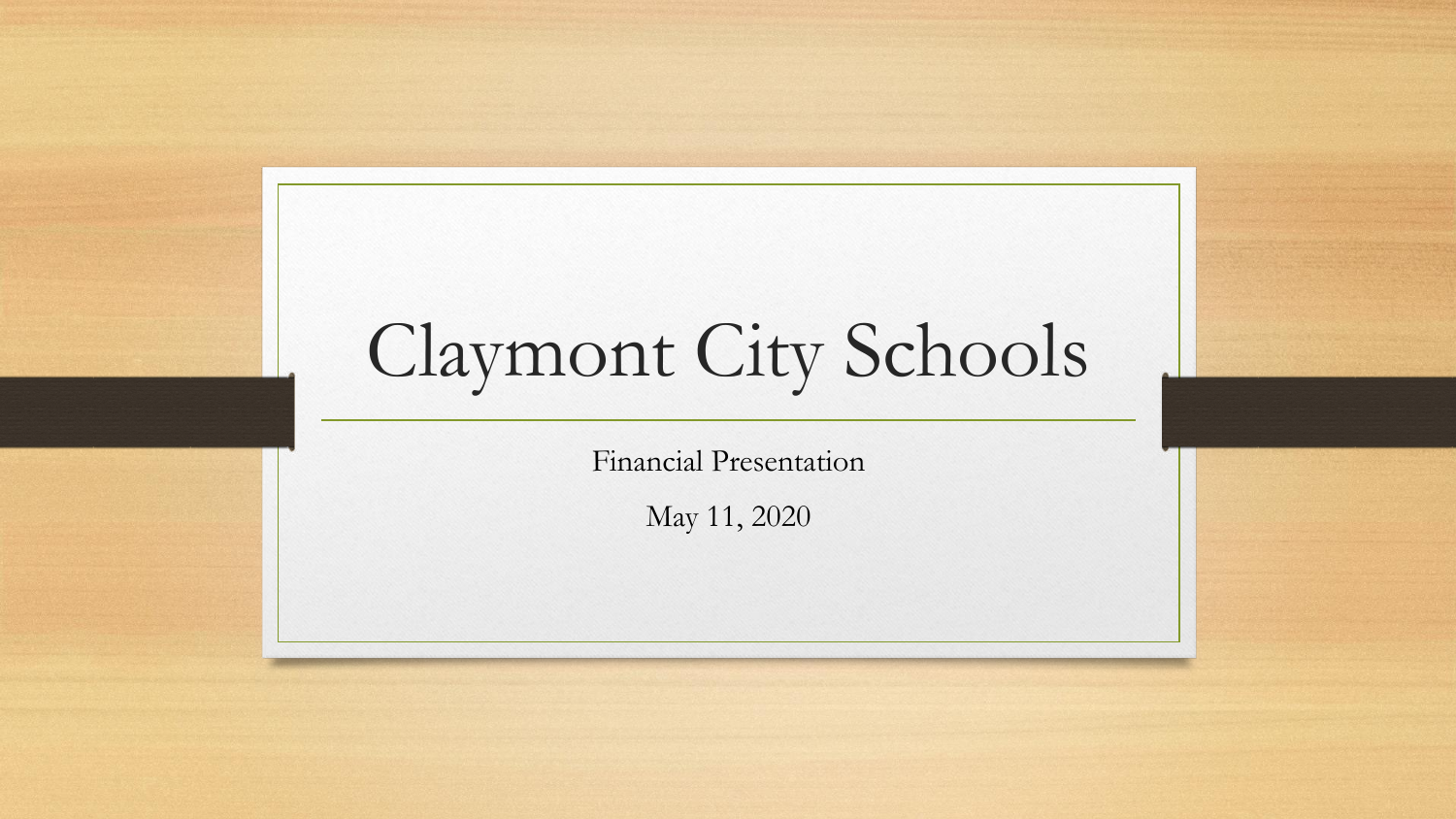# Five-Year Forecast (Revenues)

|                                         | Actual      |             |             | Forecasted  |             |             |             |             |
|-----------------------------------------|-------------|-------------|-------------|-------------|-------------|-------------|-------------|-------------|
|                                         | Fiscal Year | Fiscal Year | Fiscal Year | Fiscal Year | Fiscal Year | Fiscal Year | Fiscal Year | Fiscal Year |
|                                         | 2017        | 2018        | 2019        | 2020        | 2021        | 2022        | 2023        | 2024        |
|                                         |             |             |             |             |             |             |             |             |
| Revenues                                |             |             |             |             |             |             |             |             |
| General Property Tax (Real Estate)      | \$2,967,559 | \$3,007,990 | \$3,075,144 | \$3,227,995 | \$3,058,802 | \$2,837,849 | \$2,852,038 | \$2,909,079 |
| Tangible Personal Property Tax          | 541,280     | 820,696     | 856,207     | 855,107     | 872,209     | 876,570     | 880,953     | 898,572     |
| Income Tax                              |             |             |             |             |             |             |             |             |
| <b>Unrestricted State Grants-in-Aid</b> | 15,345,567  | 14,461,247  | 14,499,117  | 14,463,991  | 14,608,631  | 14,754,717  | 14,902,264  | 15,051,287  |
| <b>Restricted State Grants-in-Aid</b>   | 469,927     | 1,781,857   | 1,796,832   | 1,797,273   | 1,815,246   | 1,833,398   | 1,851,732   | 1,870,249   |
| Restricted Federal Grants-in-Aid - SFSF |             |             |             |             |             |             |             |             |
| Property Tax Allocation                 | 510,167     | 498,164     | 493,912     | 481,069     | \$490,691   | \$493,144   | \$495,610   | \$505,522   |
| All Other Revenues                      | 1,628,688   | 1,524,600   | 1,628,593   | 1,630,000   | 1,638,150   | 1,646,341   | 1,654,572   | 1,662,845   |
| <b>Total Revenues</b>                   | 21,463,188  | 22,094,554  | 22,349,805  | 22,455,435  | 22,483,728  | 22,442,019  | 22,637,170  | 22,897,555  |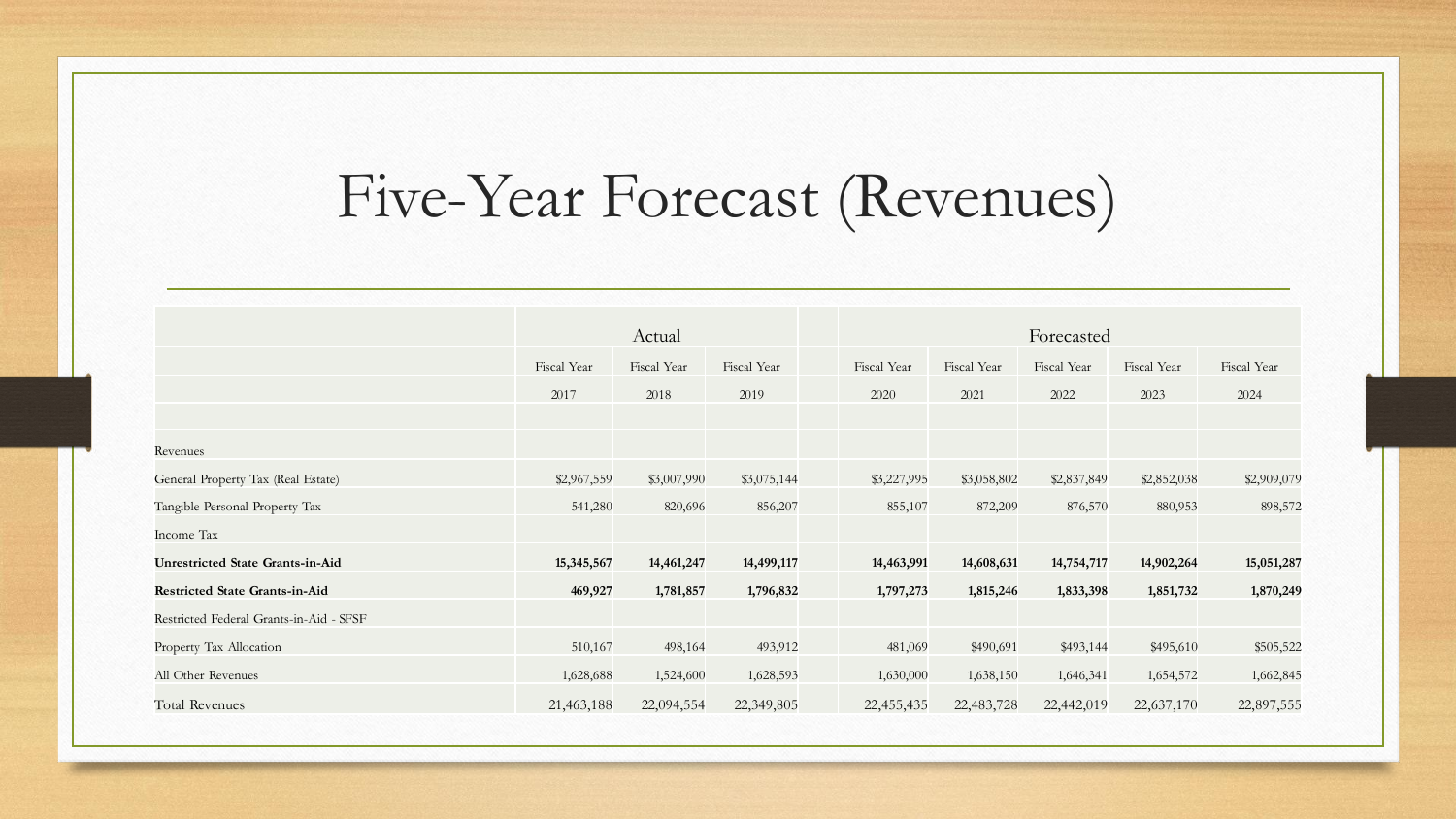# State Foundation Funding

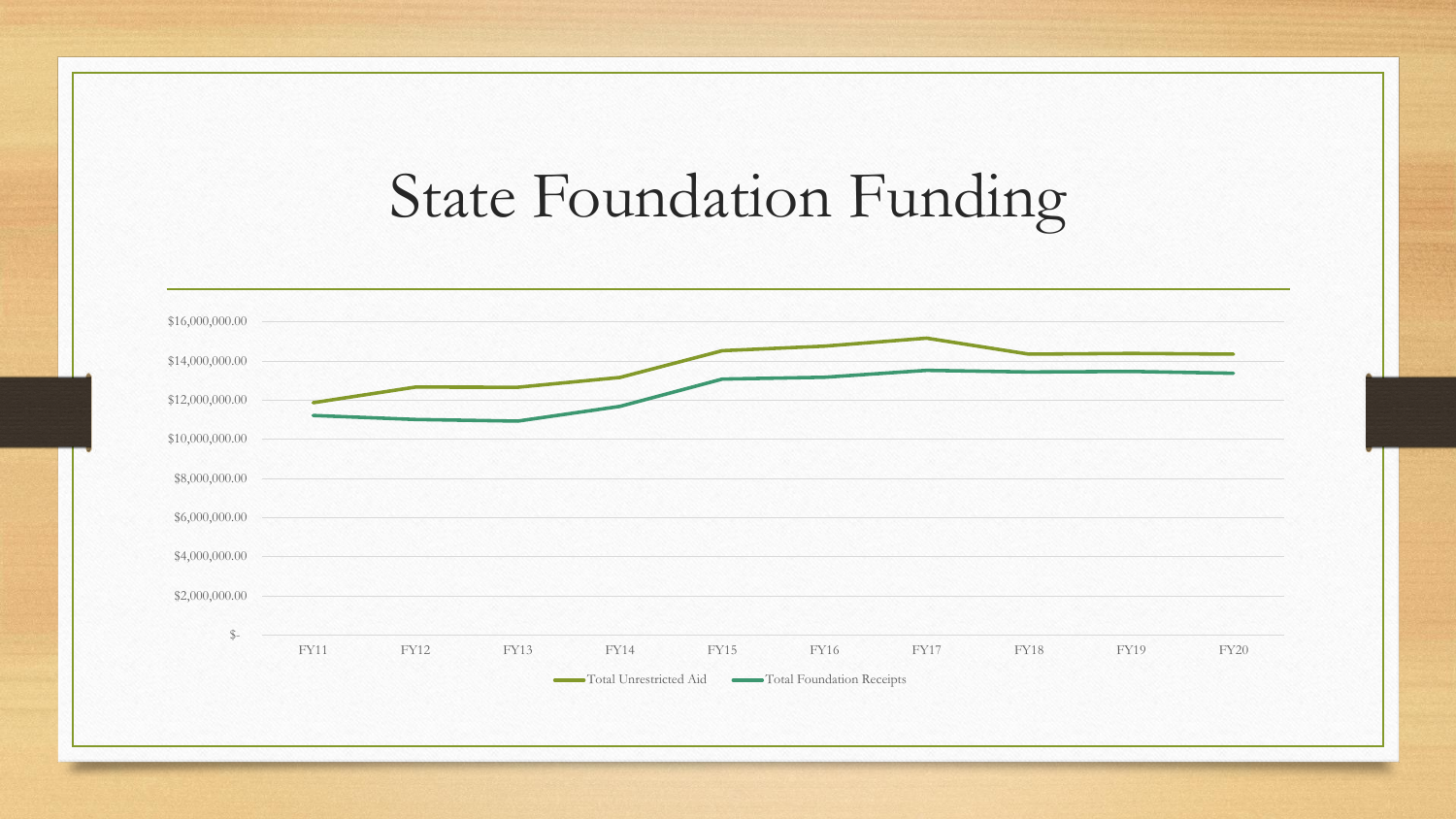### State Foundation Funding

- Forecasted  $$16,261,264$  or  $72.4\%$  of all revenues
- Actual  $$16,835,302$  less  $$240,416$  (over next 3 payments) =  $$16,594,886$
- Governor has stated that the "rainy day fund" will be tapped into for FY21, but still expect a reduction
- Will receive \$510,000 through federal CARES Act
	- Will be used on wages, benefits, and technology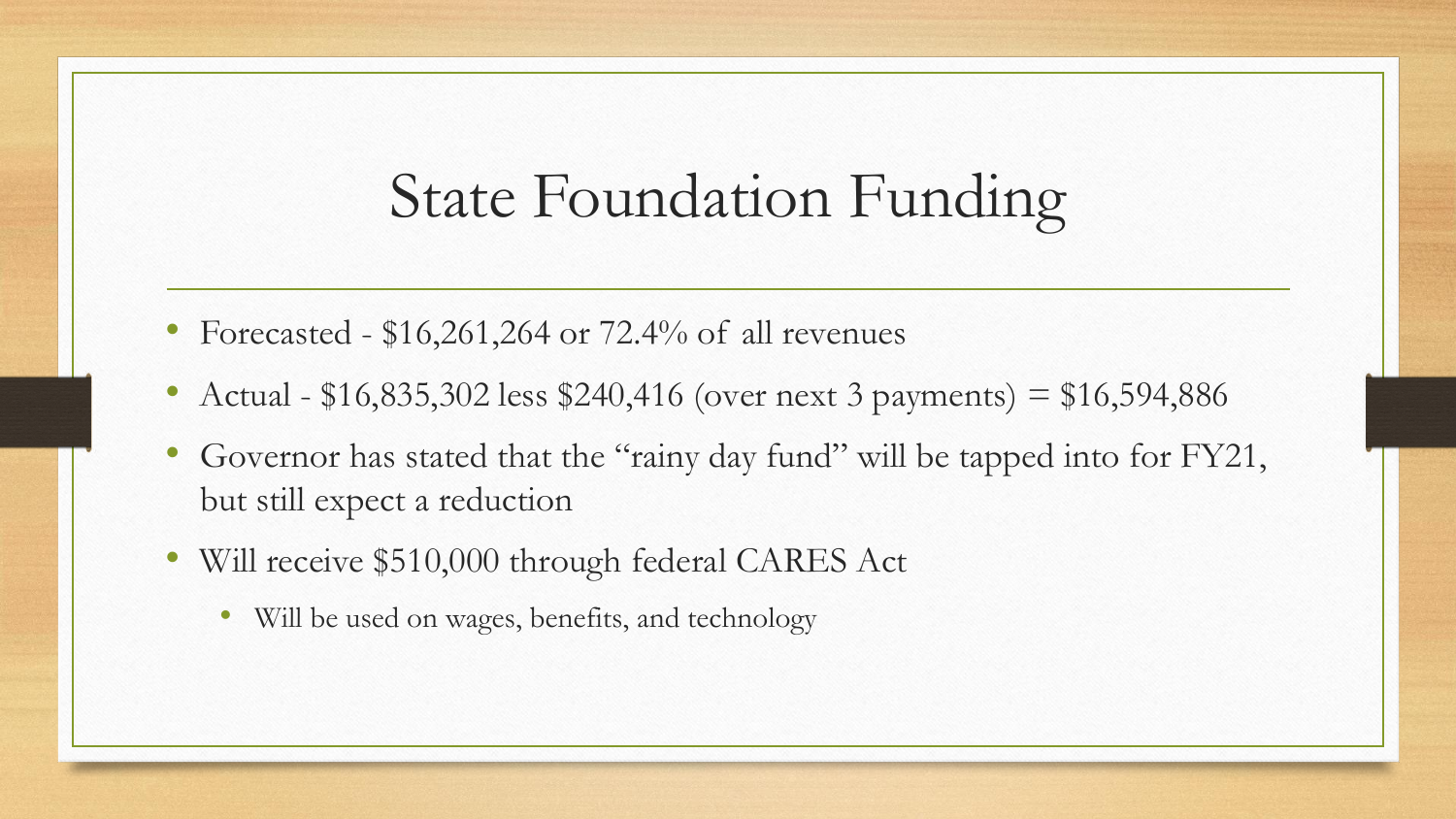# State Foundation Funding

- Effects of COVID-19
	- Losing \$240,416 over final three payments of FY20
	- Actual reductions have not been announced for FY21 and beyond
		- Estimate 5% reduction
		- \$723,200 loss in state aid FY21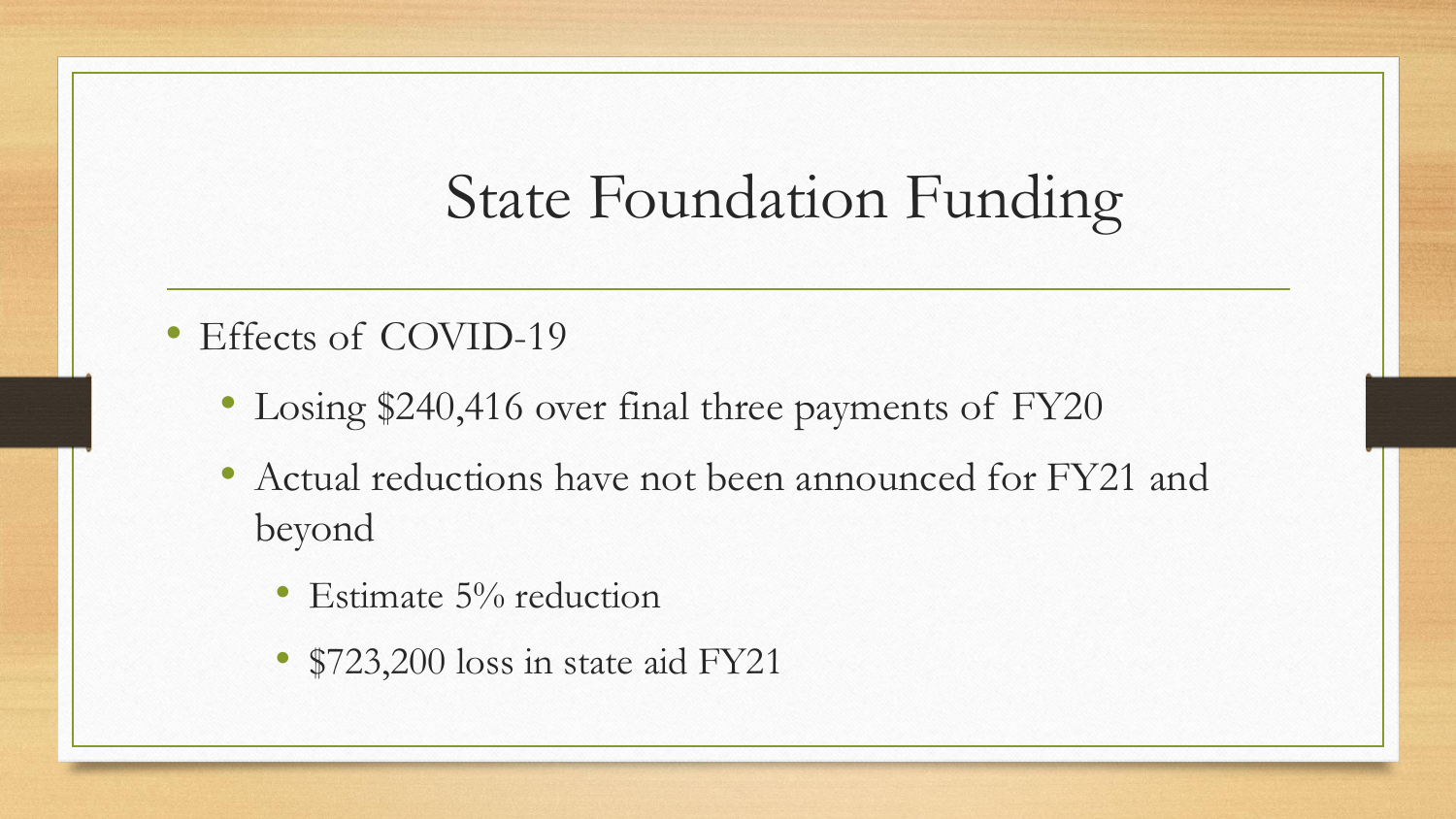# Open Enrollment

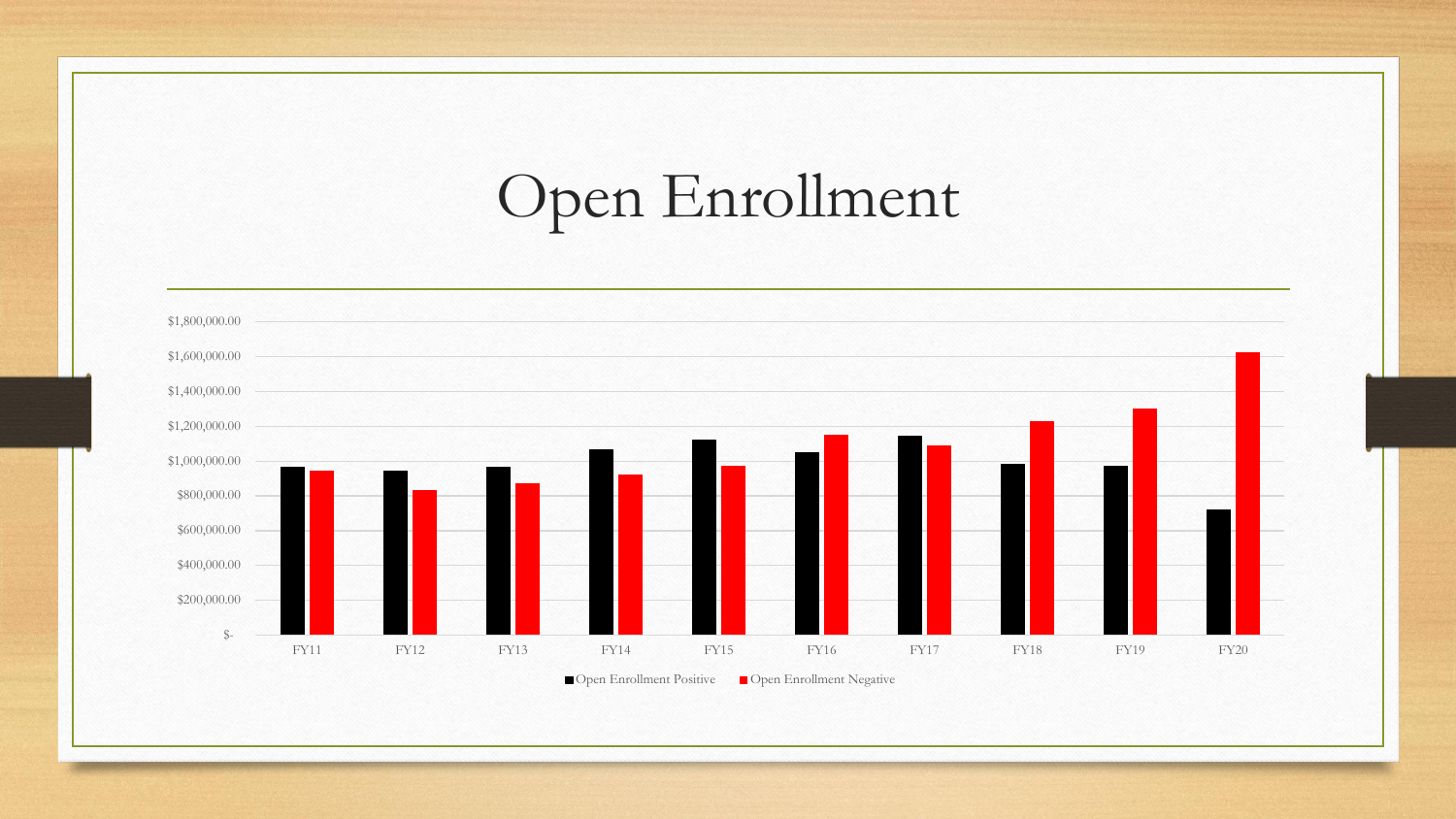# Open Enrollment

#### Net effect on funding:

- $FY15 + $148,011.40$
- FY16 \$ 98,867.06
- $FY17 + $ 51,775.67$
- FY18 \$240,975.50
- FY19 \$329,908.56
- FY20 \$904,251.61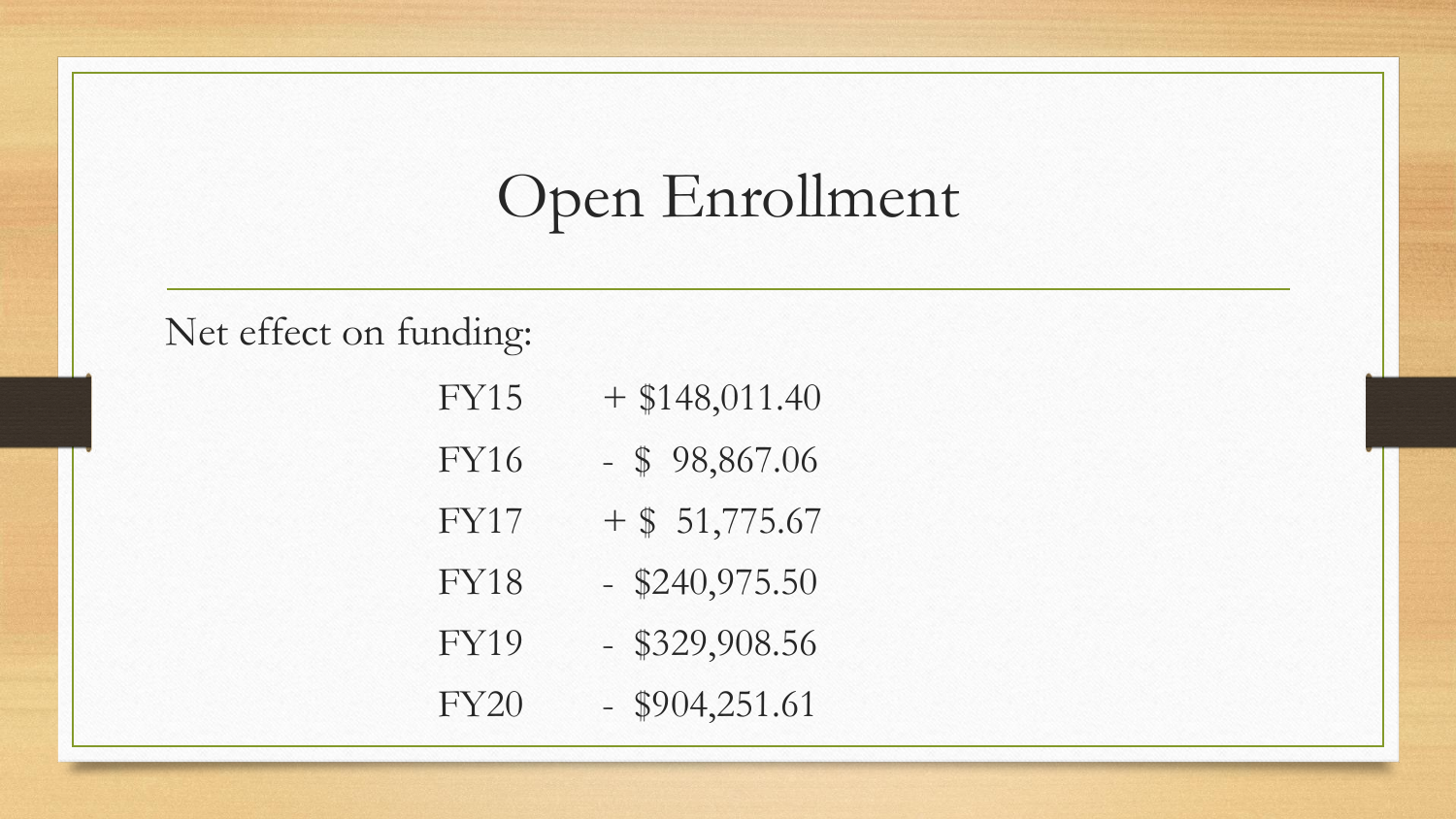### Community School and College Credit Plus

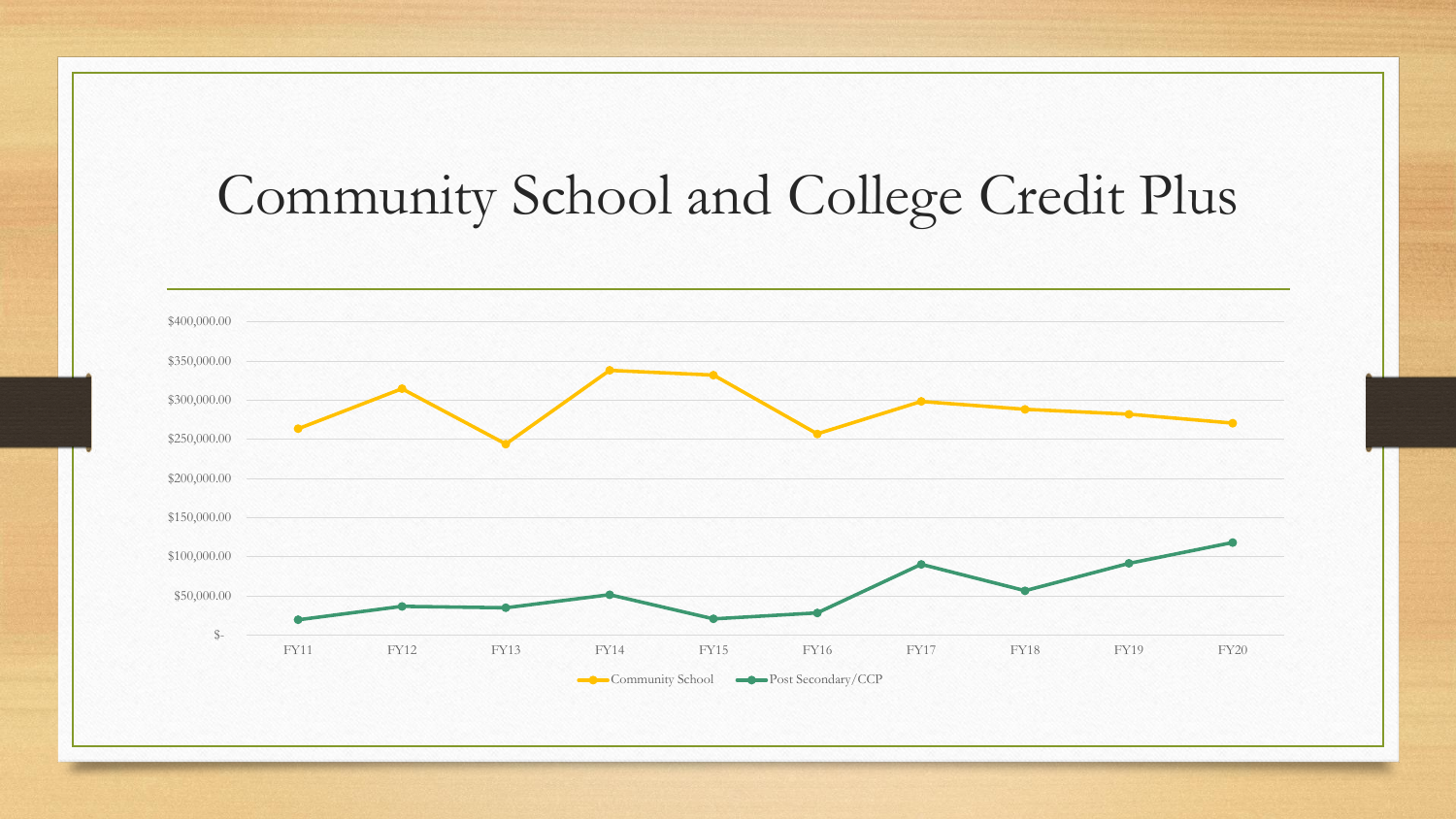## Five-Year Forecast (Wages & Benefits)

|       |                                          | Actual      |             |             | Forecasted  |             |             |             |             |  |
|-------|------------------------------------------|-------------|-------------|-------------|-------------|-------------|-------------|-------------|-------------|--|
|       |                                          | Fiscal Year | Fiscal Year | Fiscal Year | Fiscal Year | Fiscal Year | Fiscal Year | Fiscal Year | Fiscal Year |  |
|       |                                          | 2017        | 2018        | 2019        | 2020        | 2021        | 2022        | 2023        | 2024        |  |
|       | Expenditures                             |             |             |             |             |             |             |             |             |  |
| 3.010 | Personal Services                        | 11,183,686  | 11,453,605  | 11,882,630  | 11,507,095  | 11,540,453  | 12,881,333  | 13,258,050  | 13,645,924  |  |
| 3.020 | Employees' Retirement/Insurance Benefits | 4,989,982   | 5,510,599   | 5,521,106   | 6,021,510   | 6,850,794   | 7,332,777   | 7,857,017   | 8,427,565   |  |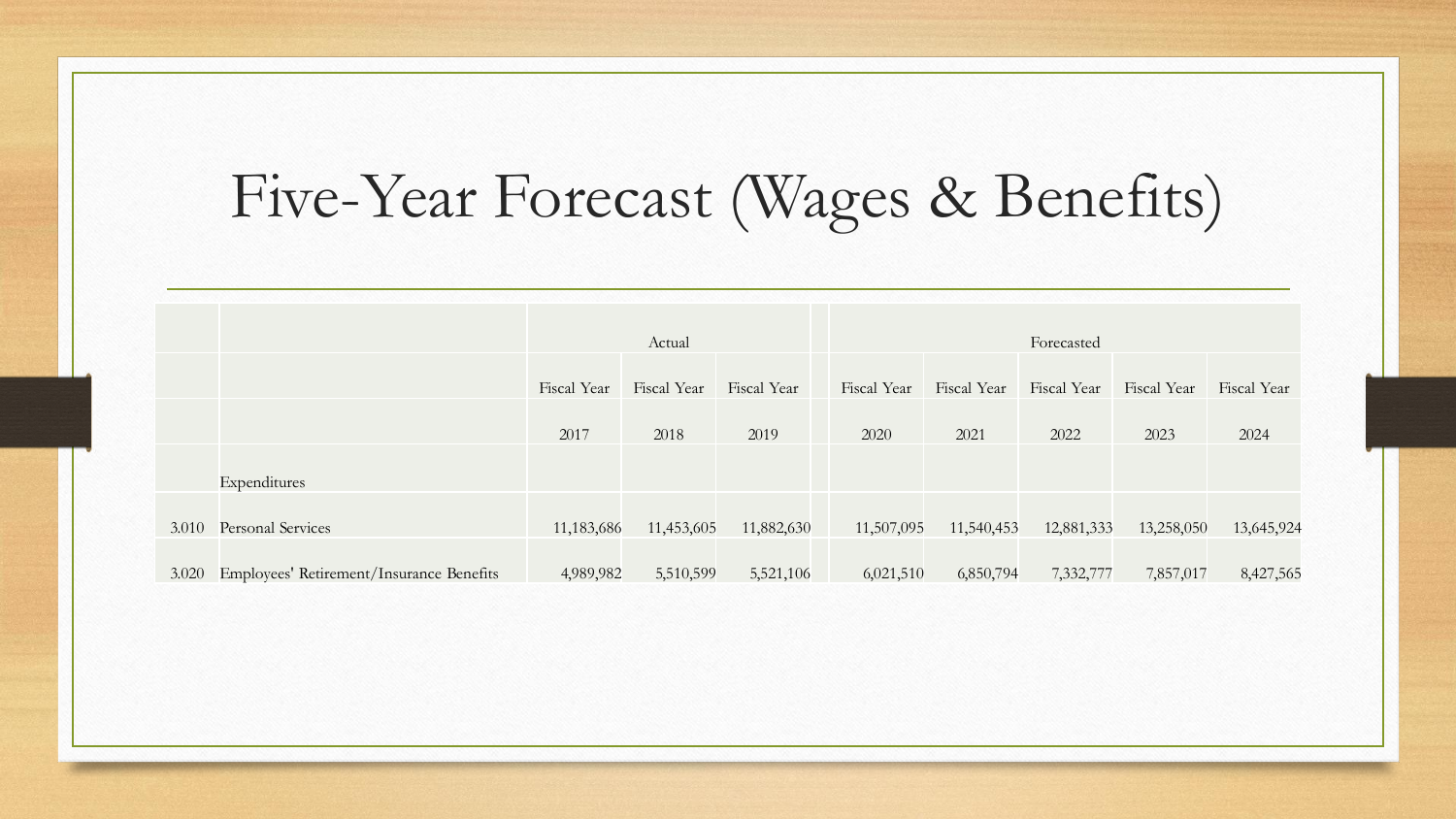## Wages & Benefits

• Certified Employees: 148 (Teachers, Counselors, Speech Pathologists, Nurses)

• Classified Employees: 97 (Custodians, Secretaries, Educational Aides, Cooks, Bus Drivers, Bus Mechanic)

• Administrators/Central Office: 21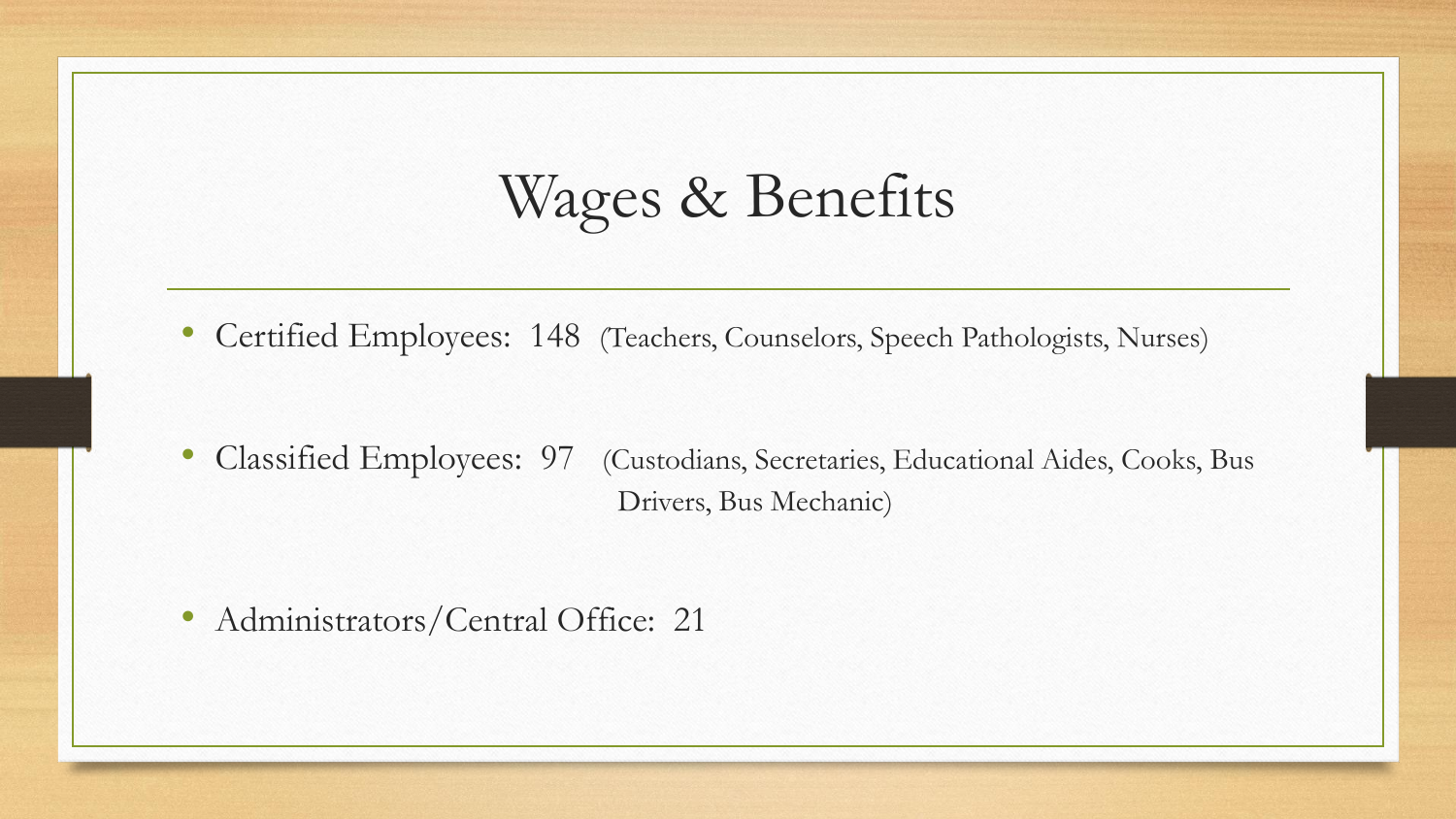## Wages & Benefits

• FY20 Health Benefit Costs – 2 premium holidays

| Medical: Single (46) \$764.71 | Family (193) \$1,857.69 |  |
|-------------------------------|-------------------------|--|
| Dental: Single (44) \$93.46   | Family (201) \$ 230.56  |  |
| Vision: Single $(45)$ \$19.72 | Family (201) \$ 48.97   |  |

• FY21 Health Benefit Costs – 3.85% increase for medical, no increase dental and vision; 2 premium holidays (expected to be approved by Stark County COG in June)

|  | Medical: Single (46) \$794.15 | Family (193) \$1,929.21 |
|--|-------------------------------|-------------------------|
|  | Dental: Single (44) \$93.46   | Family (201) \$ 230.56  |
|  | Vision: Single $(45)$ \$19.72 | Family (201) \$ 48.97   |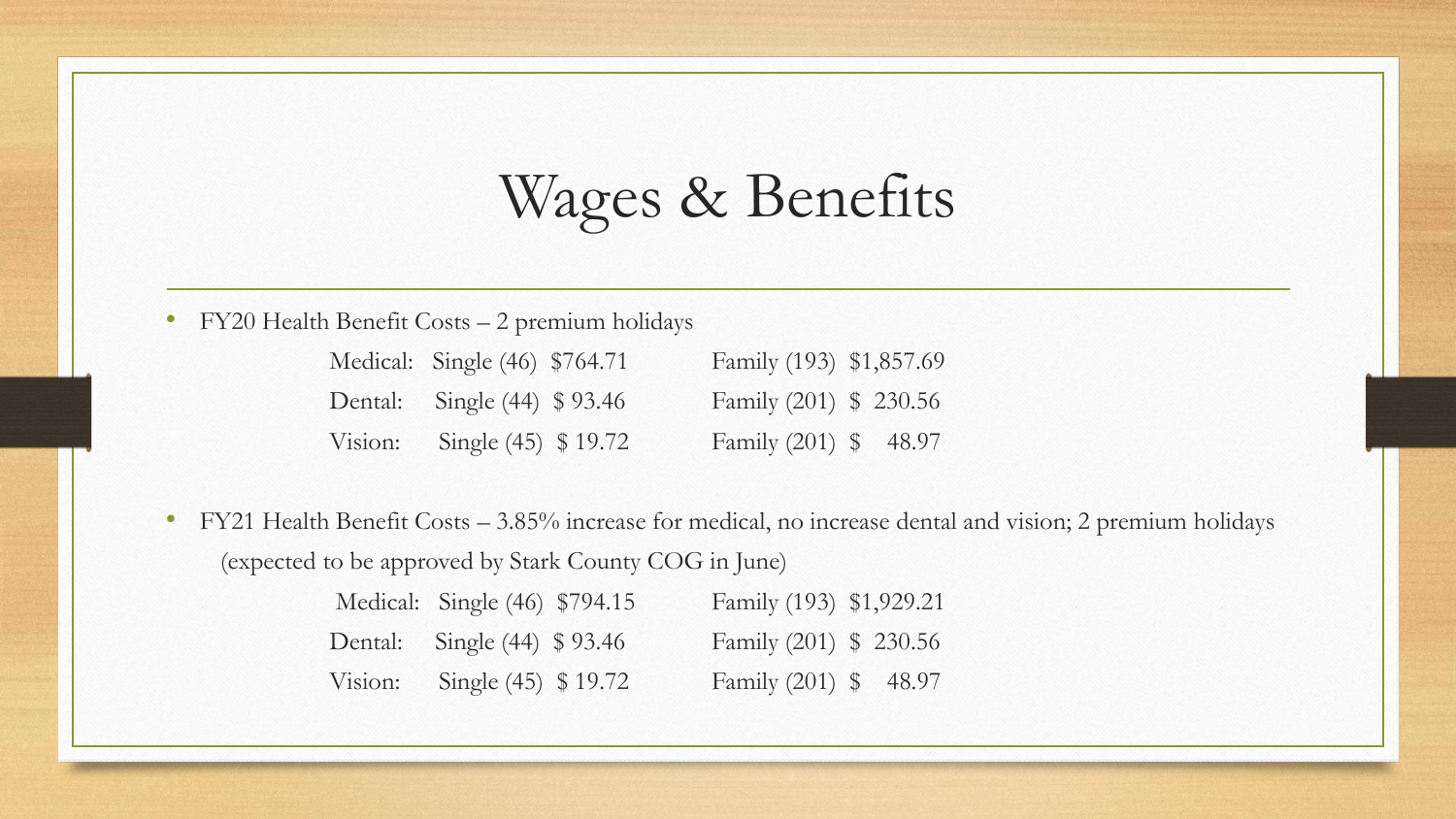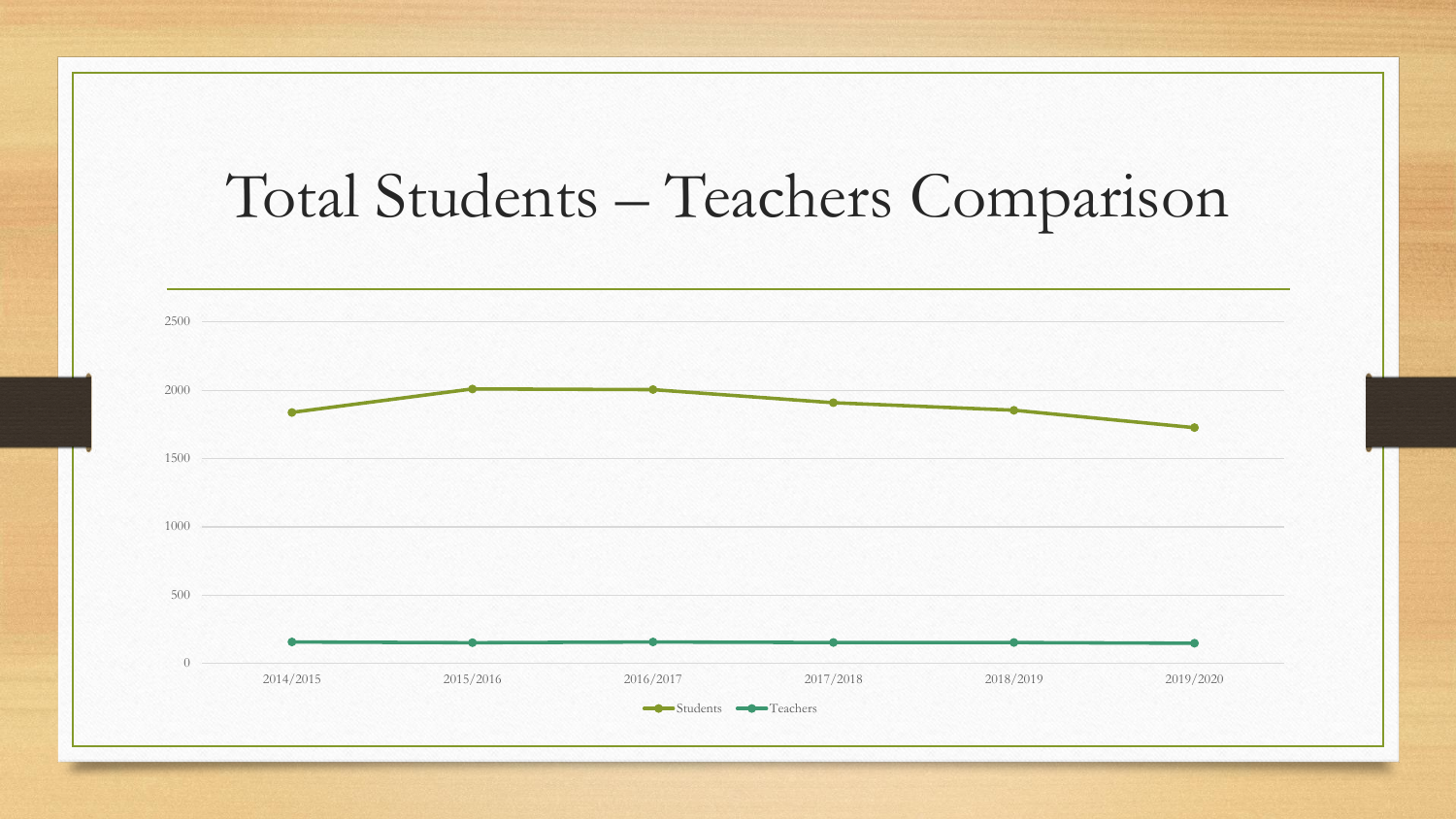# Student – Teacher Comparisons by School